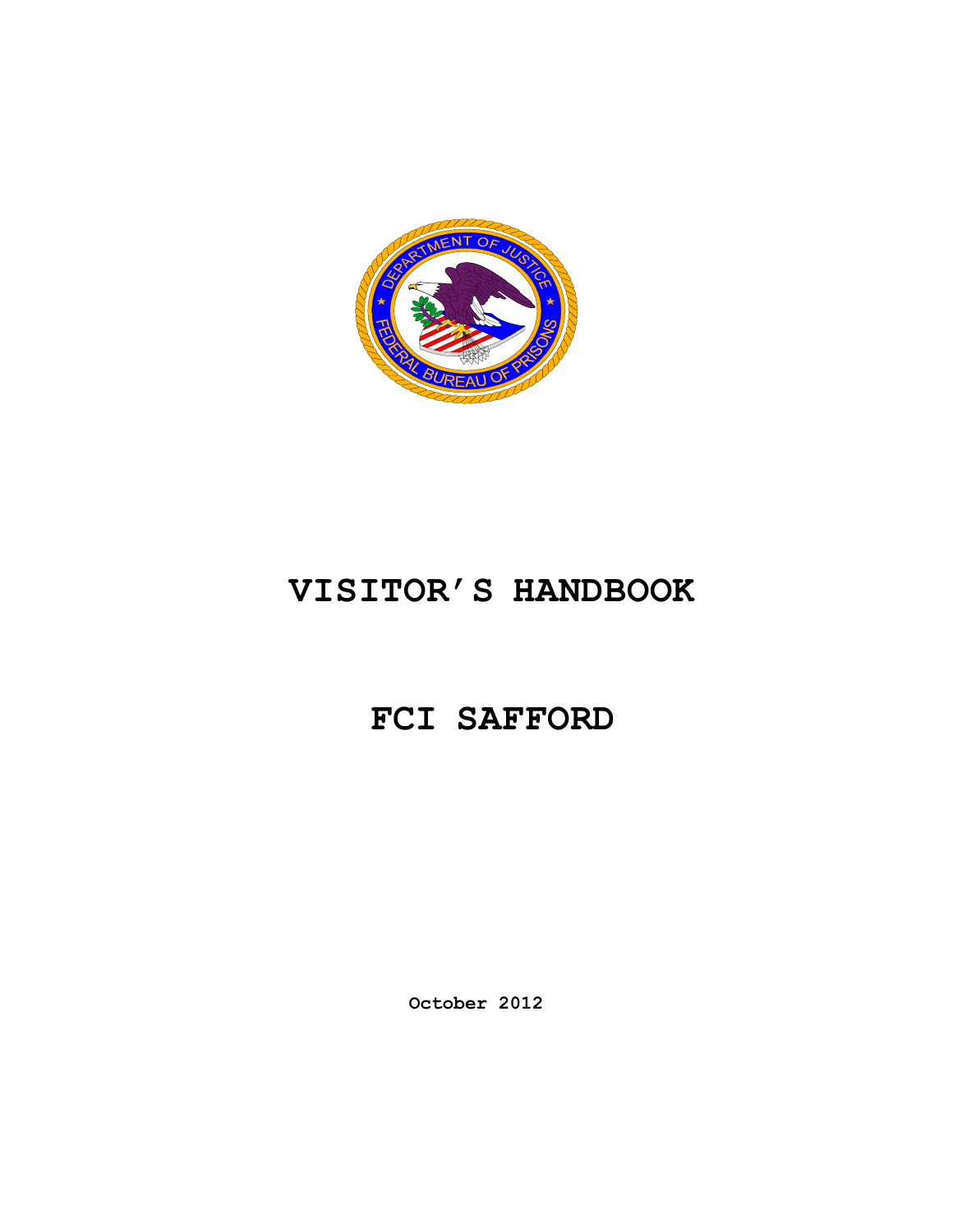#### **INTRODUCTION**

The Warden and staff at FCI Safford welcomes you. To alleviate concerns generally associated with visiting, this pamphlet has been prepared for inmates and their visitors. This booklet will familiarize you with procedures and regulations.

#### **DIRECTIONS**

FCI Safford is located approximately seven miles south of downtown Safford, Arizona on Highway 191. It is approximately 120 miles East of Tucson, Arizona, and 180 miles Southeast of Phoenix, Arizona. From Tucson, Arizona, visitors should travel East on Interstate 10 to highway 191 North. They should travel on Highway 191 North to Highway 366 and turn left. Visitors from Phoenix, Arizona, should travel East on Highway 60 to Highway 70, then East on Highway 70 to Highway 191. Turn south on Highway 191 to Highway 366, then turn right.

### **PARKING AND PETS**

Parking is to the immediate right and left of the institution entrance in the areas identified with "Visitor Parking" signs. Please remember to lock your vehicle. Do not leave children or animals unattended. No animals are authorized on the property with the exception of a trained and certified service animal. The visitor must show proof of the need for the assistance of a service animal and the certification of successful training for the animal and the handler. Prior authorization from the Warden is required.

#### **VISITING HOURS**

Regular visiting will be between the hours of 8:00 a.m. and 3:00 p.m., Saturday, Sunday, and all designated FEDERAL Holidays. To ensure a prospective visitor the opportunity to visit, they must arrive in the lobby no later than 2:00 p.m. Visitors will not be processed between 9:30 a.m. and until the control center officer has received a good verbal count for the 10:00 a.m. count. Inmates will not be called to the visiting room until the count has cleared. Visitors are not authorized to be on the property prior to 7:50 a.m.

In the event of overcrowding, it may become necessary to terminate visits. Those visitors who arrive first and have traveled shorter distances will be asked to leave first if termination becomes necessary due to overcrowding in the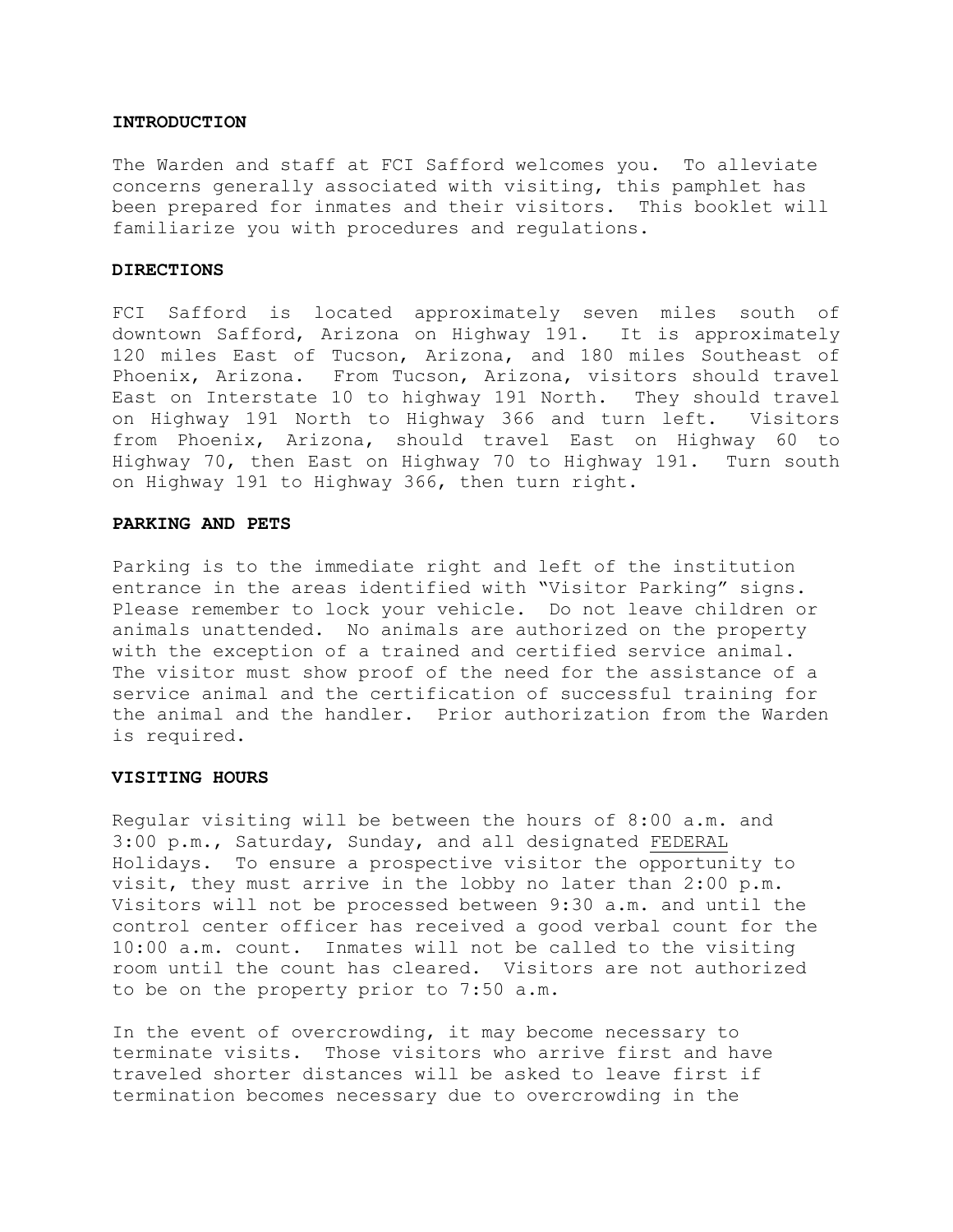visiting room.

#### **AUTHORIZED VISITORS**

All prospective visitors, including confirmed inmate immediate family members, are subject to a background check and approval. Immediate family is defined as mother, father, step-parents, foster parents, brothers, sisters, wife, common law wife, and children. All visitors must be approved and on the inmate's approved visiting list prior to visiting. Children under the age of sixteen (16) must be accompanied by their parent or legal guardian who must be on the approved visiting list. Children ages sixteen (16) and seventeen (17) must be on the approved visiting list, and be accompanied by their parent or legal guardian who must be on the approved visiting list.

#### **IDENTIFICATION**

All visitors, with the exception of children under sixteen years, must present a US Government photo identification prior to being admitted for a visit. Acceptable forms of identification are a valid driver's license, a passport or other government issued photo identification.

#### **VISITING POLICY**

The Bureau of Prisons encourages visiting by family, friends, and community groups to maintain the morale of the inmate and to develop strong family ties and community relationships.

An inmate desiring to have regular visitors must submit a list of proposed visitors, including family members, to the unit staff. Members of the immediate family (parents, brothers, sisters, spouse, and children) are placed on the inmate's approved visiting list, unless policy prohibits. Inmates will be notified by staff of each approval or disapproval of a requested person for the visiting list. The inmate is responsible for notifying the visitor of approval or disapproval to visit. Visitors should ensure they are on the approved visiting list prior to coming to the institution for a visit to avoid any inconvenience. *Please note that an inmate's visiting list may be amended at any time.* 

Visiting dress rules apply equally to male and female visitors.

Anyone wearing clothing considered to be too revealing will not be allowed to visit. This may include sun dresses,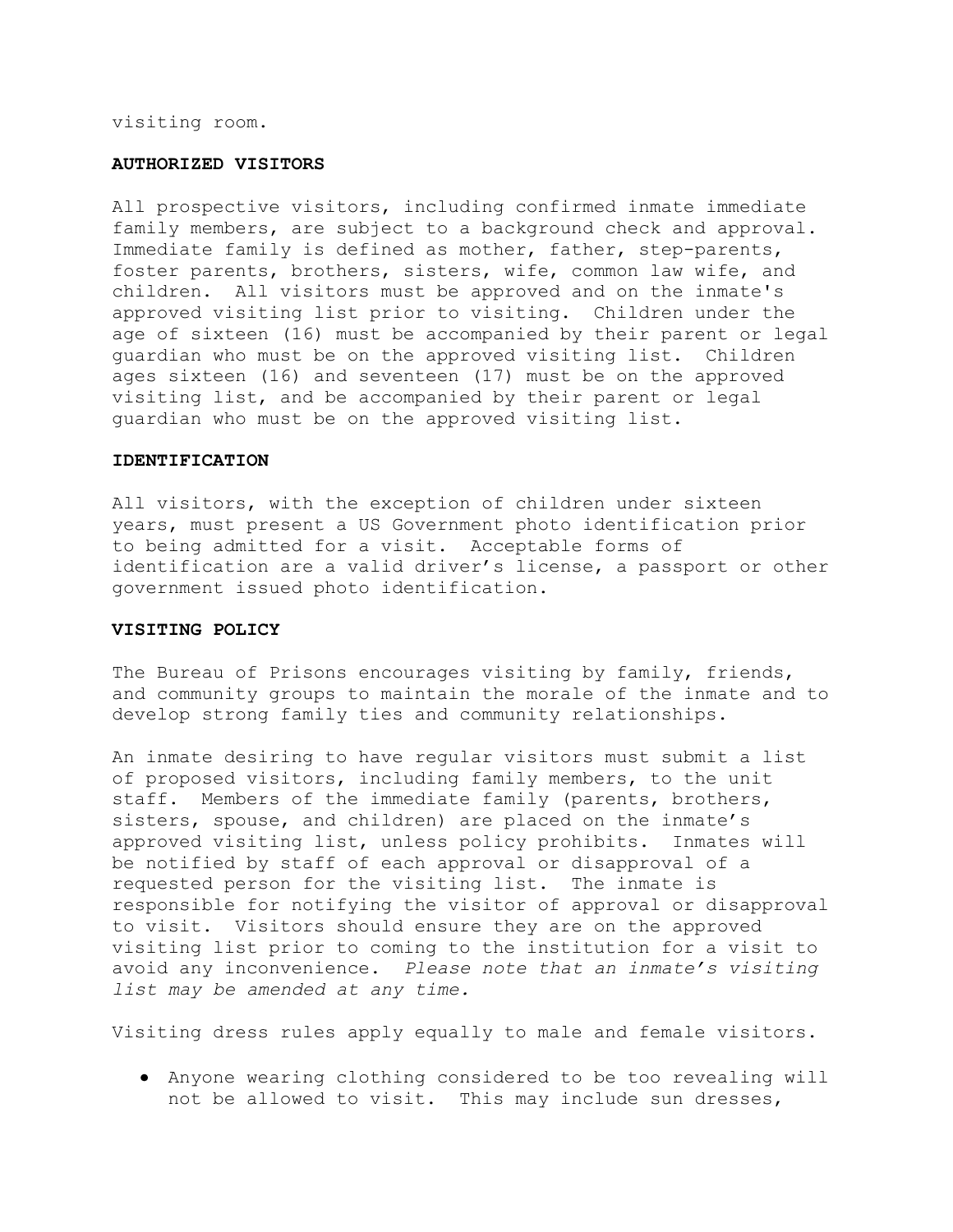leotards, miniskirts, backless tops, any sleeveless garment, crop tops, low cut necklines, sheer fabric, see through lace, and clothing of spandex material. No opentoed shoes or sandals of any kind are allowed.

- Any clothing more than three (3) inches above the knee will be considered too short and will not be permitted to enter the institution. This includes shorts, dresses, sun dresses, miniskirts, culottes, and any dress or skirt with a high cut split, in back, front of side, etc. This applies to all visitors regardless of age.
- Any type of gang insignia, i.e., gang art work of any type on a visitor's clothing, design in their hair, displaying affiliation with gangs, will be brought to the attention of the Operation's Lieutenant for final disposition. Any type of military style clothing including camouflage clothing will not be allowed.
- Any clothing similar to inmate clothing (such as khaki) will not be permitted. Hats or caps will not be permitted inside the visiting Room.
- Visitors wearing religious headwear may be asked to submit the headwear for a search if first authorized by the Warden or his/her designee and if staff have reasonable suspicion that the religious headwear contains contraband. The Institution Duty Officer and Operations Lieutenant will be notified prior to any search of religious headwear. Once approval for the search of the headwear is approved by the Warden or his/her designee, a staff member of the same sex as the visitor will ask the visitor if they would consent to a visual inspection of their headwear. If the visitor refuses, the visitor will not be allowed to enter the institution. If the visitor consents to the search, the staff member will escort the visitor to a private place. The visitor will be instructed to remove the religious headwear to allow the staff member to conduct a search of the headwear.
- If it is determined that a visitor is dressed inappropriately, the visitor will not be allowed entrance.
- Clothing that is questionable will be referred to the Institutional Duty Officer who will make the final decision to approve or deny the visit.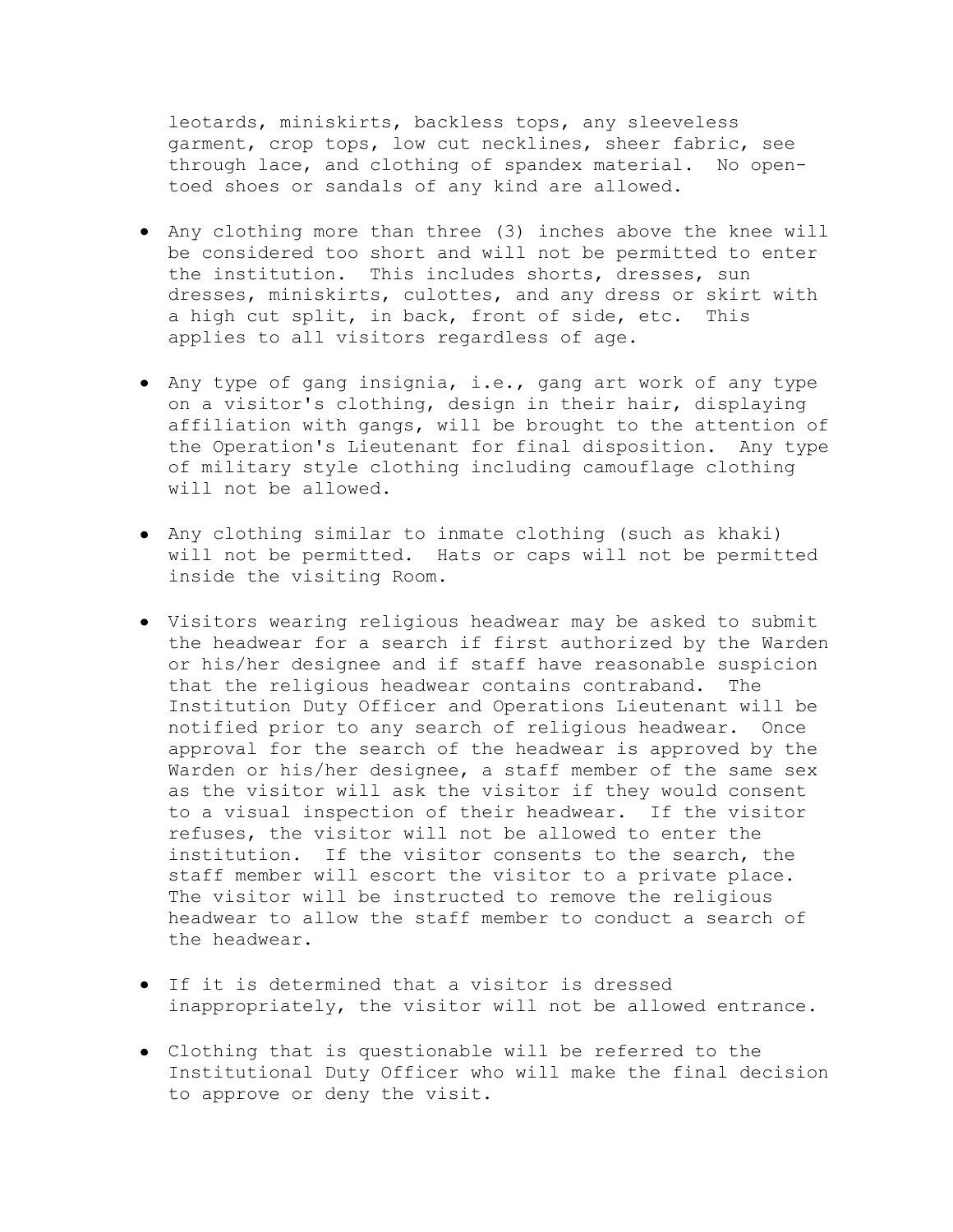- Kissing and embracing are allowed upon arrival and departure of the visiting room. No other contact is permitted during the visit.
- Children's television viewing area is off limits to all adult visitors and inmates except for supervision.
- Absolutely no tobacco products will be allowed in the institution.
- No currency, checks, or money orders, will be accepted from a visitor for deposit to an inmate's account.
- Out of bounds areas for inmates has been marked in the visiting room area. There is a sign posted near the visitor restrooms and there is a yellow line near the vending machines.

## **MEALS**

Vending machines and microwave ovens are available for visitors use in the visiting room. Inmates are not allowed access to these machines. Visitors may not bring food items into the institution with the exception of sealed, baby food and individual baby formulas for infants.

Visitors may not bring beverage items into the institution. No alcoholic beverages are permitted within the institution or on institution grounds, i.e., parking lot.

### **ITEMS**

Visitors may not bring photos or any written materials (newspapers, books, magazines, newspaper clippings, or other periodicals) into the institution. This restriction also applies to games, playing cards, etc.

Cameras, cell phones, radios, DVD or cassette players/recorders, tablets, weapons or illegal substances are not authorized within the institution. The use of photographic equipment of any kind by visitors is not allowed on a Federal Reservation. No pictures or videos will be taken of the institution or grounds.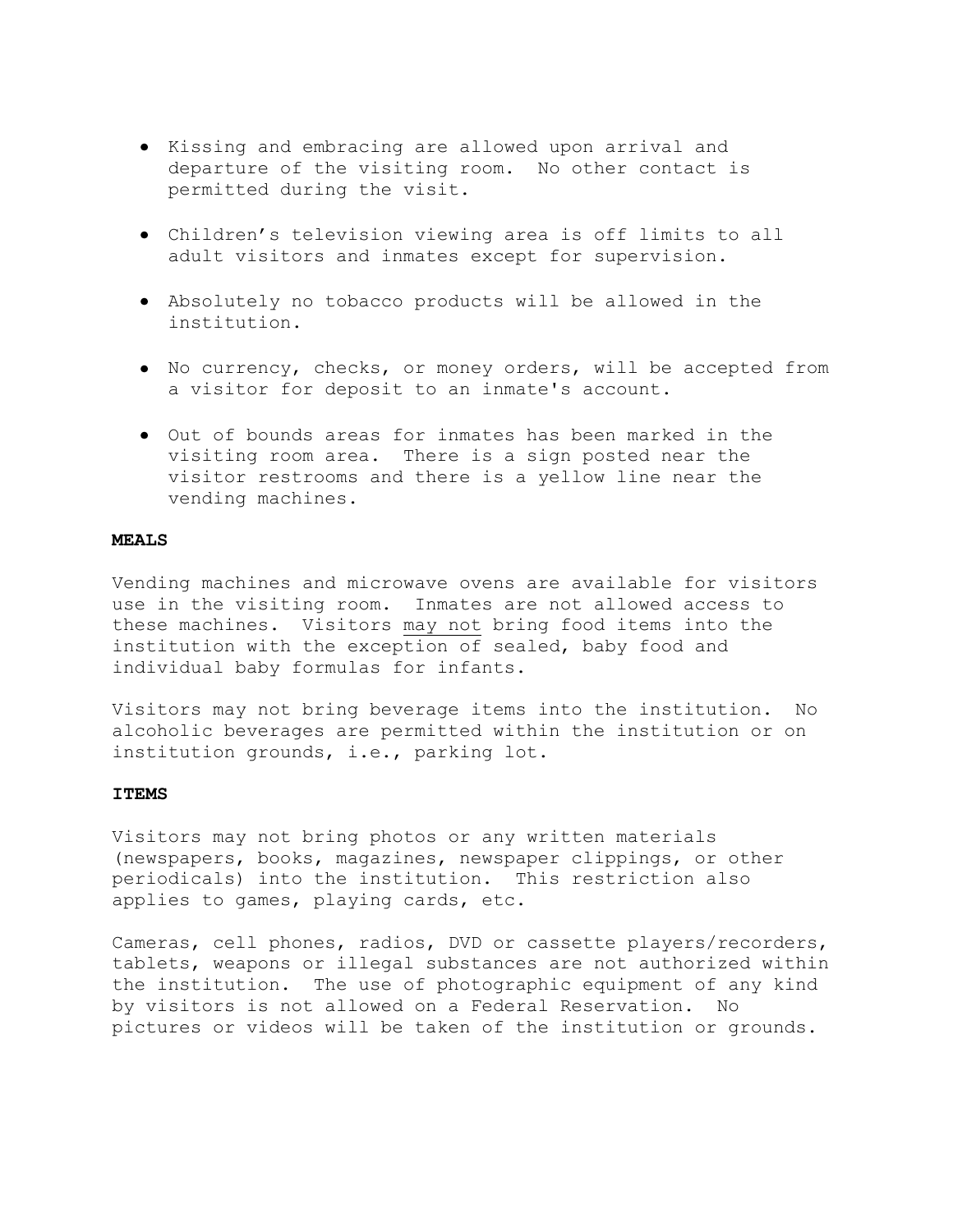Personal toys and games for children's amusement are not permitted. The only toys permitted are those provided by the institution.

Children must be supervised by the visitor/inmate at all times. If the child is unruly you will be given one warning by the visiting room staff. After that the visit may be terminated.

Large purses, wallets, flight or travel bags, briefcases, parcels, etc., will not be allowed. Small, see-through coin purses (8" x 8" x 2") may be taken into the visiting area, however, they will be inspected by the Front Entrance Officer prior to admittance. All items will be completely searched and processed via the E-Scan Machine located in the Front Lobby. Any questionable items for the visiting area will be referred to the Operations Lieutenant and or the Institution Duty Officer. Diaper bags are not permitted into the institution. Individual diapers, enough to last the length of the visit, will be allowed after they have been searched.

The following items are only authorized in the visiting room.

- 1. One (1) wallet or One (1) transparent change purse no larger than 8" x 8" x 2"
- 2. Four (4) diapers
- 3. Two (2) plastic jars of baby food, unopened
- 4. One (1) clear and empty baby bottle or sippy cup
- 5. Three (3) individual packaged baby formulas
- 6. One (1) baby blanket (winter months only)
- 7. Two (2) sanitary napkins or tampons
- 8. Medication: Only nitroglycerin pills, insulin and prescribed inhalers will be allowed and must be left at the visiting room officer's desk until conclusion of the visit.
- 9. No more than \$20 in change, quarters, dimes and nickels will be allowed for use in the vending machines. Paper currency is not authorized to be brought into the institution.

### **SEARCHES**

All visitors must successfully pass the metal detector. Visitor who fails to pass inspection thorough the walk through metal detector and subsequently fails inspection with a hand held metal detector, will be denied entrance into the institution on that day. Visitors who failed to clear the metal detector may not leave and attempt to re-enter later on that same day. This includes the visitor leaving the staff member's